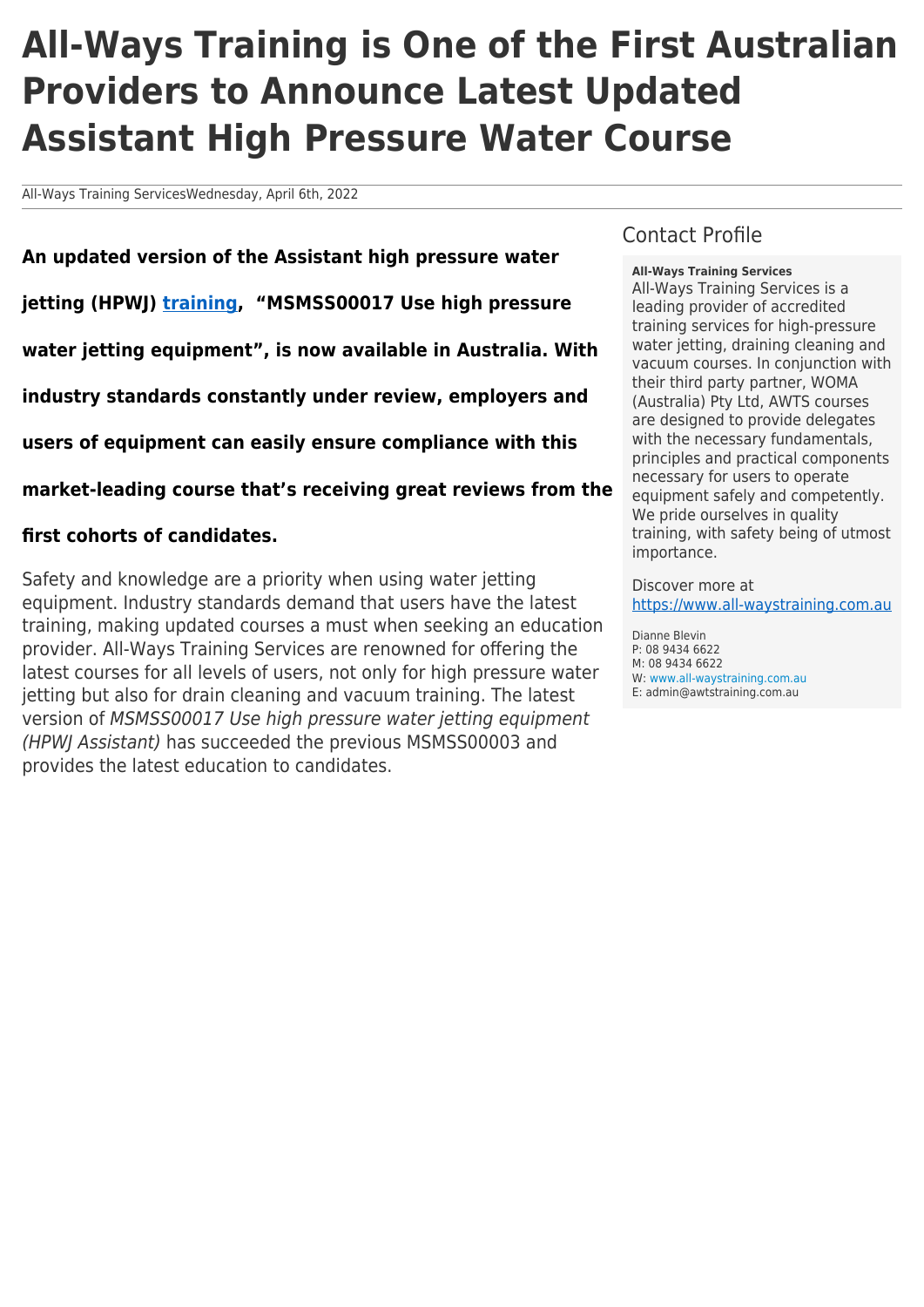The course, along with all the others on offer from All-Ways Training Services, is carried out face-to-face. It can be attended at one of the company's dedicated training facilities that serve Western Australia and New South Wales, or, in the case of a number of students and/or bespoke needs, carried out at a suitable business premise.

This latest course has already welcomed two cohorts of trainees with great positive feedback. A theme that runs through many of the comments is the ease with which the training information is communicated and the confidence students gained from the combination of theory and practical elements. The quality of the student guidebook is also an aspect that trainees felt exceeded their expectations.

Testimonials from the latest students include:

## *"Good facilities and great knowledge from trainer, which has improved my understanding of HPWJ blasting"*

## *"Very thorough course in explaining how all parts and aspects work"*

The course is completed over two days. Successful completion equips students with the requirements specified by industry-standard AS 4233:1. More courses are scheduled to take place over the coming weeks and months.